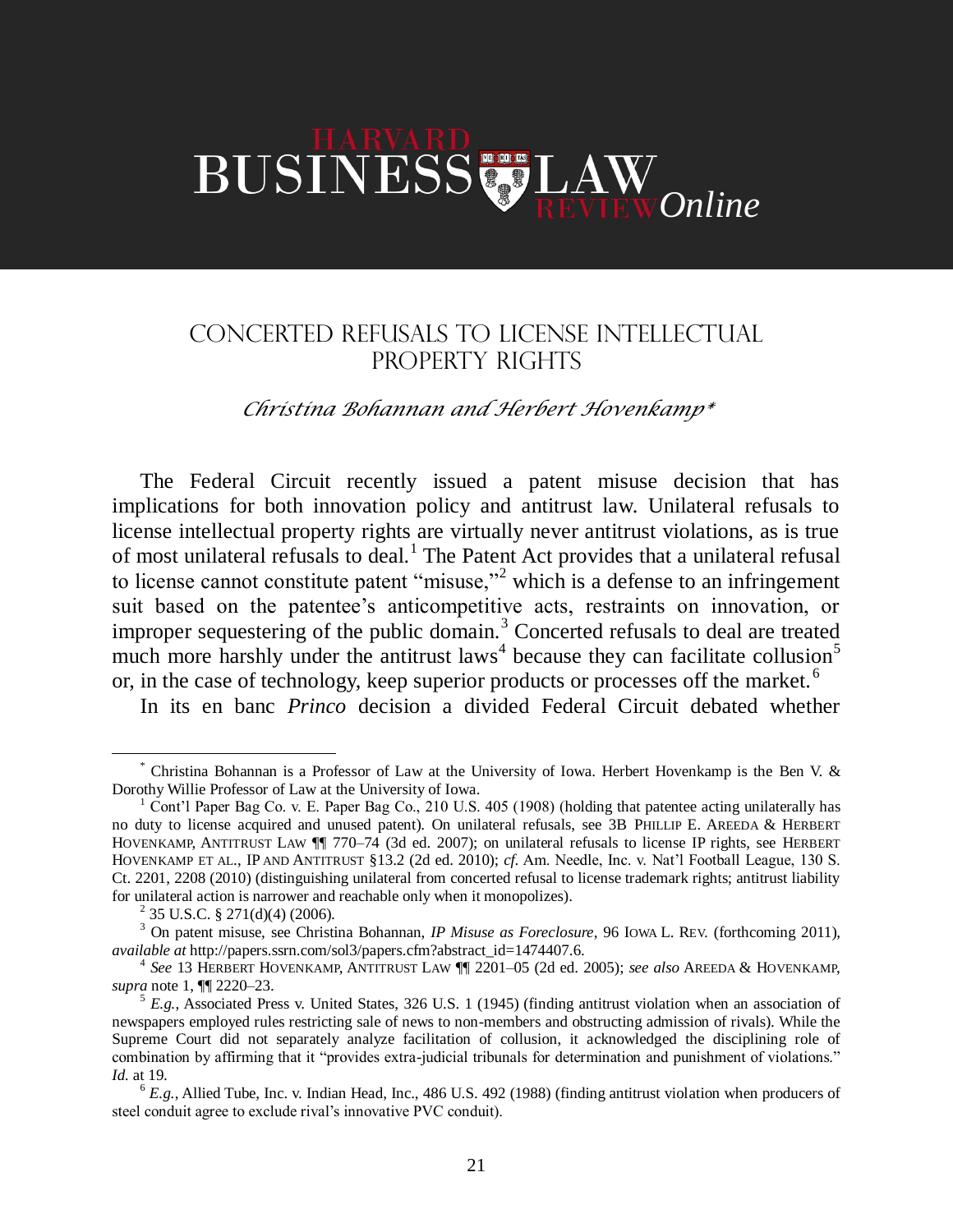Congress had protected *concerted* refusals to license from claims of patent misuse. The majority rejected the dissenter's argument that Congress had no such intent and then went on to hold that an alleged concerted refusal to license was not misuse.<sup>7</sup> *Princo* involved a Sony/Philips joint venture to develop rewritable compact discs (CD-RWs). This process required working technology and also a "standard" that would ensure product compatibility for licensees building equipment.<sup>8</sup> One technical problem was placing location information on the disc so that the stylus could find the right spot. Philips' solution was an analog method claimed by the Raaymakers patent, while Sony's was a digital method claimed by the Lagadec patent.<sup>9</sup>

Philips and Sony agreed to use the analog method because the Lagadec technology was quirky and unstable.<sup>10</sup> However, one claim in the Lagadec patent arguably covered technology in the CD-RW standard<sup>11</sup>, so the Lagadec patent was incorporated in the package license agreement as well.<sup>12</sup> Philips and Sony also allegedly agreed that they would not license the Lagadec patent for use by third parties.<sup>13</sup> The Lagadec digital patent was unused, except to the extent that it was included in the standard CD-RW package to prevent it from blocking other patents in that package.<sup>14</sup> If two patents block each other they must be licensed together or the licensee will not be able to use them.<sup>15</sup>

The Patent Misuse Reform Act provides that:

d) No patent owner otherwise entitled to relief for infringement or contributory infringement of a patent shall be denied relief or deemed guilty of misuse or illegal extension of the patent right by reason of his having  $\ldots$  (4) refused to license or use any rights to the patent; or (5) conditioned the license of any rights to the patent or the sale of the patented product on the acquisition of a license to rights in another patent or purchase of a separate product, unless, in view of the circumstances, the patent owner has market power in the relevant market for the patent or patented product on which the license or sale

 $\overline{a}$ 

<sup>7</sup> Princo Corp. v. Int'l Trade Comm'n, 616 F.3d 1318, 1330 (Fed. Cir. 2010) (en banc).

<sup>8</sup> *Id.* at 1322.

<sup>9</sup> *Id*.

<sup>10</sup> *Id.* at 1322, 1337.

<sup>11</sup> *Id.* at 1324.

 $12 \, Id.$ 

<sup>13</sup> *Id*. at 1325, 1326, 1331.

<sup>14</sup> *See id.* at 1324.

<sup>&</sup>lt;sup>15</sup> See id. at 1325; 10 PHILLIP E. AREEDA & HERBERT HOVENKAMP, ANTITRUST LAW | 1782 (3d ed., forthcoming 2011).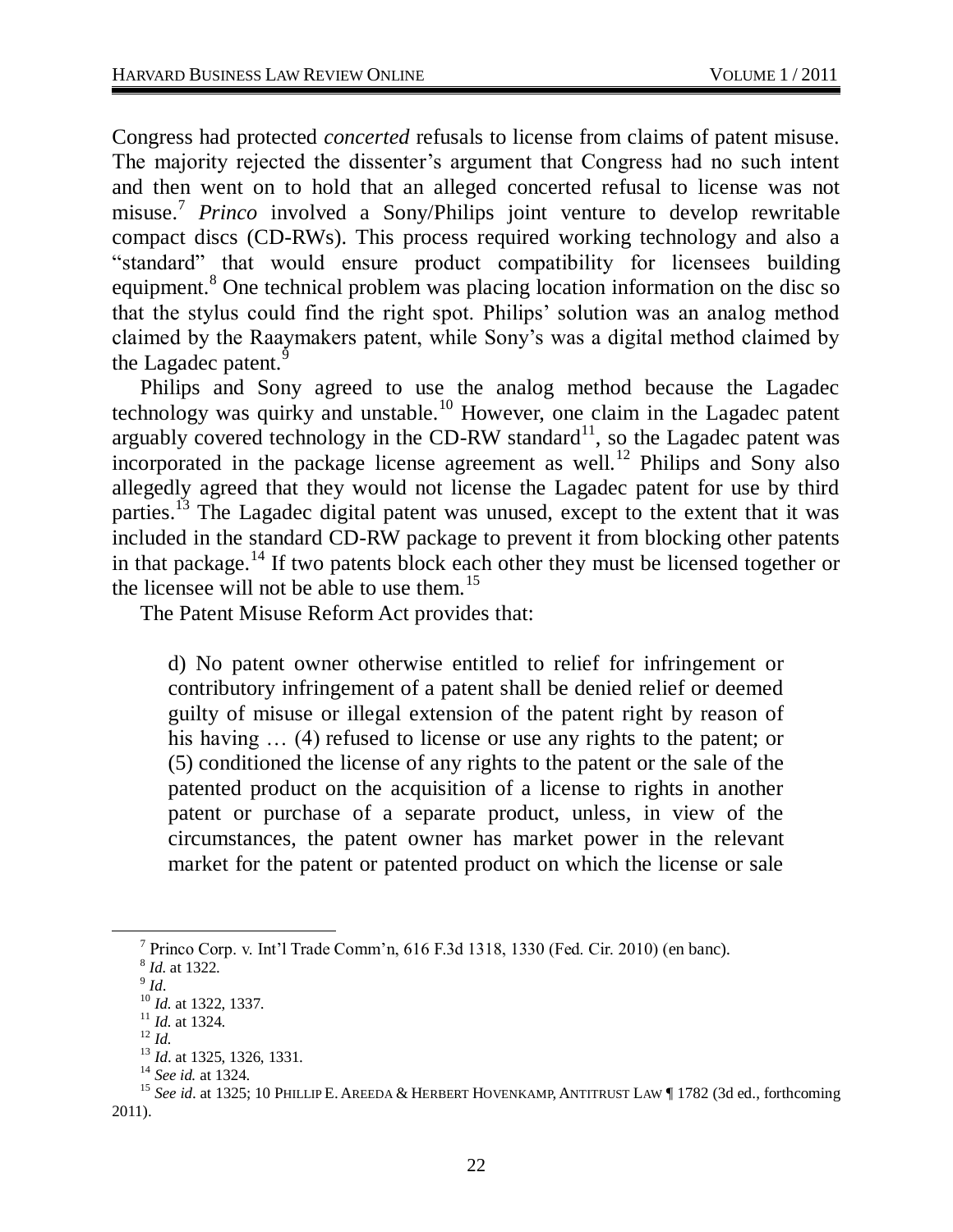is conditioned.<sup>16</sup>

The dissent believed that subsection (4) protected only unilateral refusals to deal. The majority disagreed and, without explicitly applying the statute, concluded that the alleged concerted refusal to license could not be misuse.

In its *Illinois Tool Works (ITW)* decision, the Supreme Court heavily relied on section  $271(d)(5)$  to conclude that, just as the Patent Act requires proof of tying market power in a tying case, antitrust should assess the same requirement.<sup>17</sup> The Court noted that language similar to that found in the opening of this paragraph referred not merely to "misuse" but also to "illegal extension of the patent right,"<sup>18</sup> a phrase that the Court associated with antitrust liability.<sup>19</sup>

Blanket legality for concerted refusals to license patents, and unused patents in particular, would have serious implications for competition and innovation. A concerted refusal to license a plant or other input can facilitate collusion by denying resources to rivals unless they can find other sources.<sup>20</sup> A concerted refusal to license an unused patent can go much further. Not only does it deny rivals that particular technology but it also prevents them from developing any technology independently that would infringe one or more of that patent's claims. Someone wishing to develop a digital alternative to the analog technology licensed in the Sony/Philips package would have to invent around the Lagadec patent claims even though the technology claimed in that patent is not in use.

Further, this licensing rule would not distinguish between internally developed patents and those acquired from the outside. A group of firms employing a particular technology could purchase exclusive rights in patents developed by a nascent rival and agree not to assign them to anyone else, thus protecting their own technology from competitive entry.

The *Princo* majority and dissent debated whether Congress intended section 271(d)(4) to cover concerted as well as unilateral refusals, but the legislative history is very thin, producing only a debate over whether noncompetition agreements in patent licenses amounted to concerted refusals.<sup>21</sup> They should have looked at the status of antitrust law on the issue, however, which made unilateral refusals to license virtually lawful per se while often condemning concerted

 $\overline{a}$ 

 $16$  35 U.S.C. § 261(d)(4), (5) (2006).

<sup>&</sup>lt;sup>17</sup> Ill. Tool Works, Inc. v. Indep. Ink, Inc., 547 U.S. 28, 31 (2006) ("The question . . . is whether the presumption of market power in a patented product should survive as a matter of antitrust law despite its demise in patent law.").

<sup>18</sup> *Id.* at 42.

<sup>&</sup>lt;sup>19</sup> *See id.* at 34 (associating this language with the Sherman Act, the Clayton Act, and the FTC Act).

<sup>20</sup> *See, e.g.*, Hartford Fire Ins. Co. v. California, 509 U.S. 764 (1993) (finding that dominant insurers forced reinsurers to deny coverage to rivals); E. States Retail Lumber Dealers' Ass'n v. United States, 234 U.S. 600 (1914) (finding that lumber retailers boycotted wholesalers who were integrating vertically into retailing).

<sup>21</sup> Princo Corp. v. Int'l Trade Comm'n, 616 F.3d 1318, 1330 (Fed. Cir. 2010); *id.* at 1350–51 (Dyk, J, dissenting).